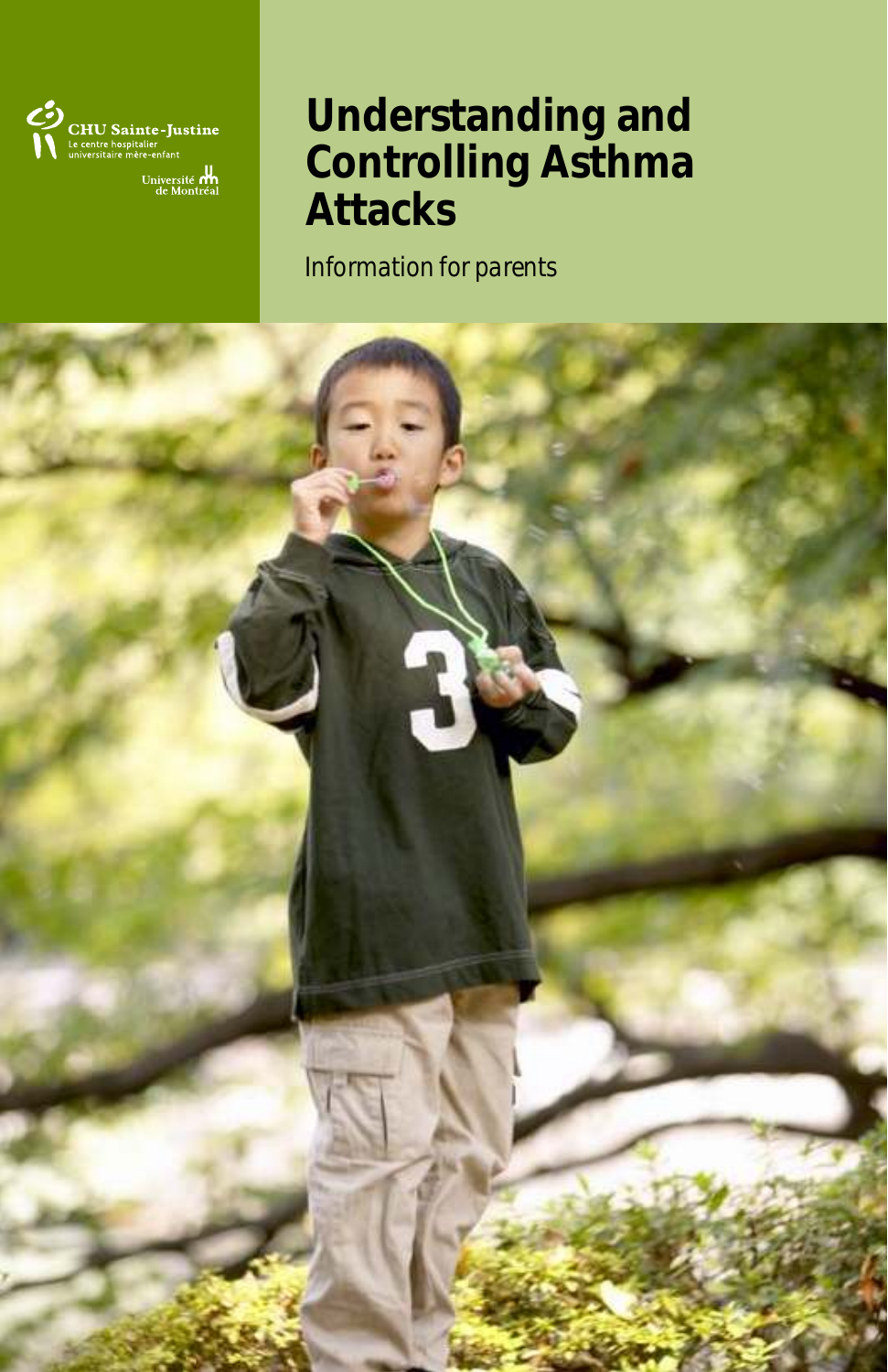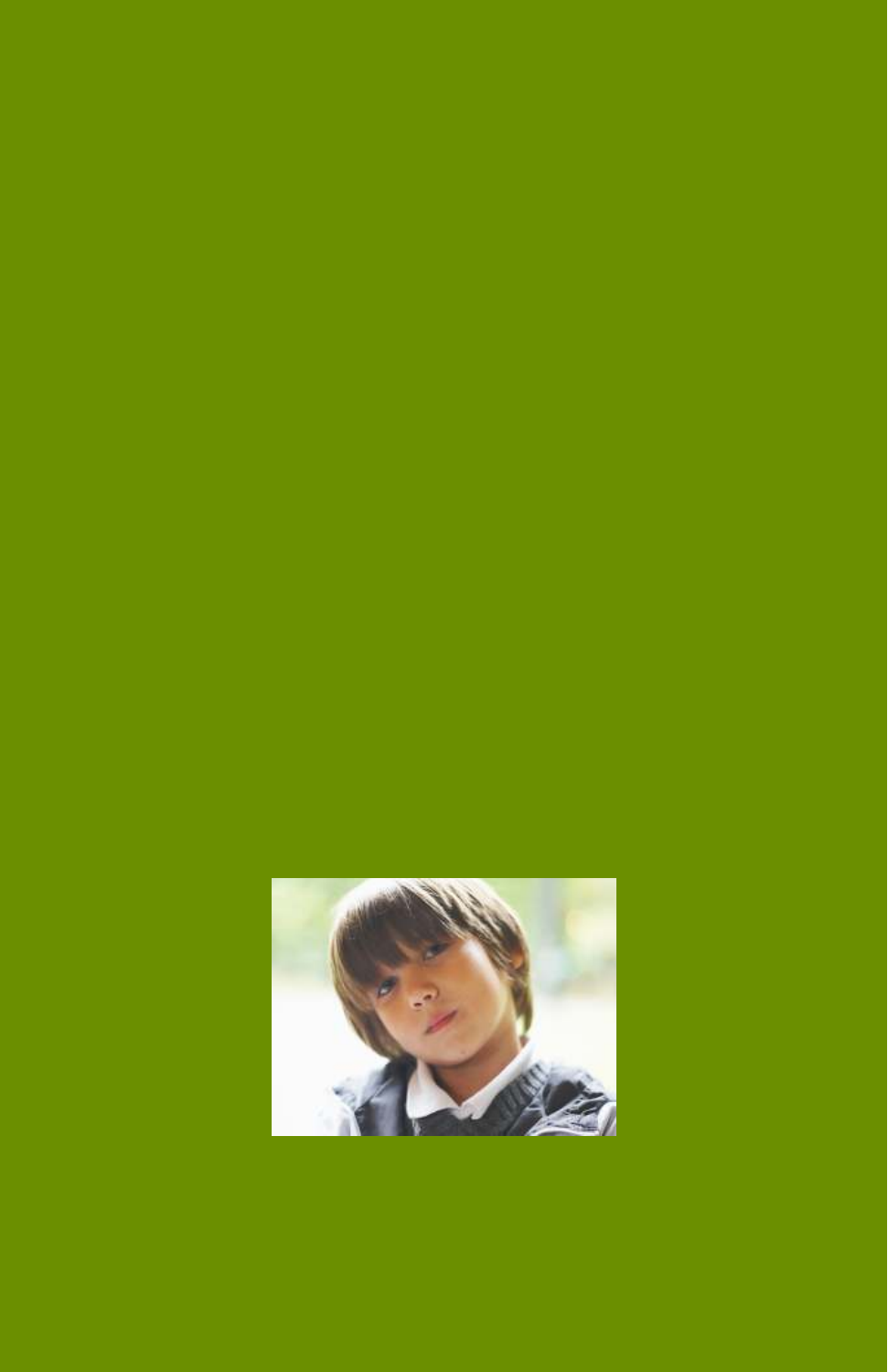**Your child was recently seen by a doctor for asthma. This guide will help you gain a better understanding about your child's recent asthma attack. It will also provide you with some helpful tools for preventing future episodes. Paying a visit to your local asthma information centre (Centre d'enseignement sur l'asthme - CEA) is an excellent way to learn more about this disorder so that your child may live a normal and active life.**

**What you should know**

- Asthma is a chronic disorder that can be controlled.
- Asthma ranks as the number one cause for school absenteeism among children and third for occupational absenteeism among parents.
- Asthma affects about 15% of children.

## **What is asthma?**

Asthma is a respiratory disorder characterized by an **inflammation** (swelling) of the airways, which causes mucus to be produced. The buildup of mucus and **contractions of the muscles that surround the airways cause the airways to become obstructed.** 



Healthy bronchus Bronchus during an asthma exacerbation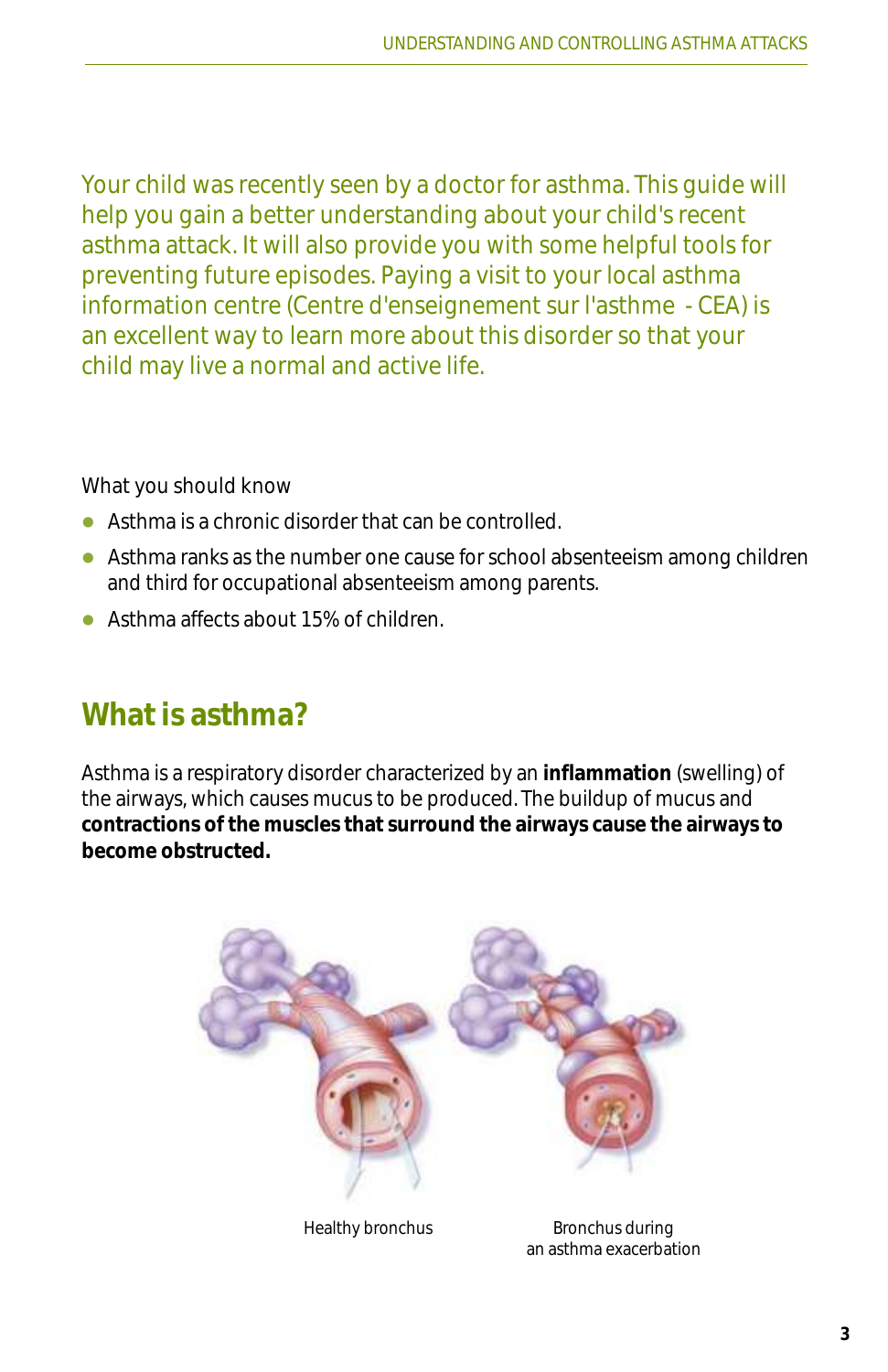## **What are the most common asthma symptoms?**

*These can vary from one child to another.* 

- **Coughing is often the most common asthma symptom** and sometimes the l only one. Coughing can occur at night and during the day, or upon effort and can sometimes be continuous, particularly in younger children.
- Shortness of breath can cause a decrease in activity and appetite.
- Increased presence of mucus.
- Rapid breathing and wheezing (a whistling sound when breathing).

Do not underestimate these symptoms even if they seem mild. They can suddenly get worse.

#### **How to assess your child's asthma?**

|                                       | <b>Signs of Controlled</b><br>Asthma                                                | Signs of Deteriorating<br>Asthma                                                                |
|---------------------------------------|-------------------------------------------------------------------------------------|-------------------------------------------------------------------------------------------------|
| <b>Nighttime</b>                      | • Sleeps through the night<br>$\blacksquare$ No coughing                            | • Coughing during the night that often<br>wakes your child<br>Coughing early in the morning     |
| Daytime                               | - Your child is active<br>and cheerful<br>• No shortness of breath<br>• No coughing | • Drop in activity<br>• Shortness of breath<br>Coughing when not active<br>Coughing upon effort |
| Use a bronchodilator<br>(blue puffer) | Less than 4 times/week,                                                             | • More than 3 times/week                                                                        |

When asthma is showing signs of deterioration, start treatment as presented in your action plan and see your doctor, or contact your local asthma information centre.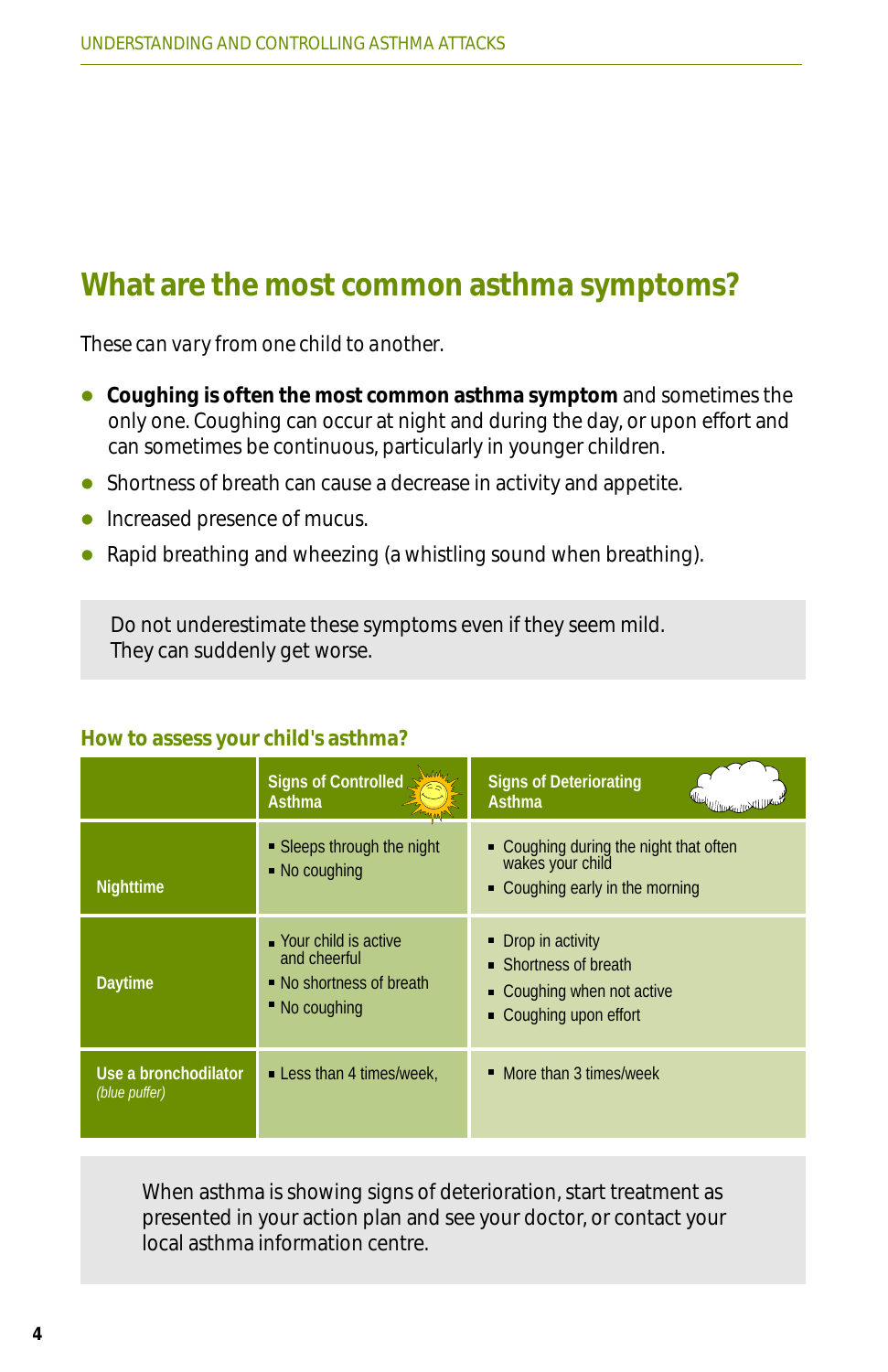**5**

## **What triggers asthma?**

**Discovering what triggers your child's asthma and avoiding these triggers will help improve your child's health.** 

The most common triggers of asthma are:

- RESPIRATORY INFECTIONS: colds or other infections (otitis, tonsillitis, sinusitis, etc.).
- Cigarette smoke and other irritants such as smog.

Cigarettes and second-hand smoke are among the leading causes of asthma attacks. It is important to not smoke at home or in the car, and to avoid any contact with cigarette smoke.

■? Allergens such as : dust and dust mites (carpets, lint), animals, pollens, moulds.

*An allergy assessment test will let you know if your child has any allergies. Talk to your doctor about the possibility of having your child tested. When in doubt, avoid any contact with these allergens.*

### ■?Strong-smelling substances and abrupt temperature **fluctuations.**

*Note about exercising.* Although physical activity can trigger asthma symptoms, it is recommended to encourage your child to engage in regular physical activity. If your child is concerned by any of the symptoms while engaged in a physical activity, talk to your doctor. Your doctor may recommend preventive asthma medications*.*

## **What is most commonly recommended?**

- Avoid, if possible, any triggers that could cause an asthma attack. Asthma educators from your local asthma information centre (Centre d'enseignement sur l'asthme – CEA) can provide you with helpful tips on this subject. Make an appointment as soon as possible.
- **.** Quickly recognize symptoms indicating that your child's asthma is getting worse.
- **.** Use prescribed medications as directed.
- $\bullet$  See your child's doctor regularly. Establish a written action plan with your child's doctor.



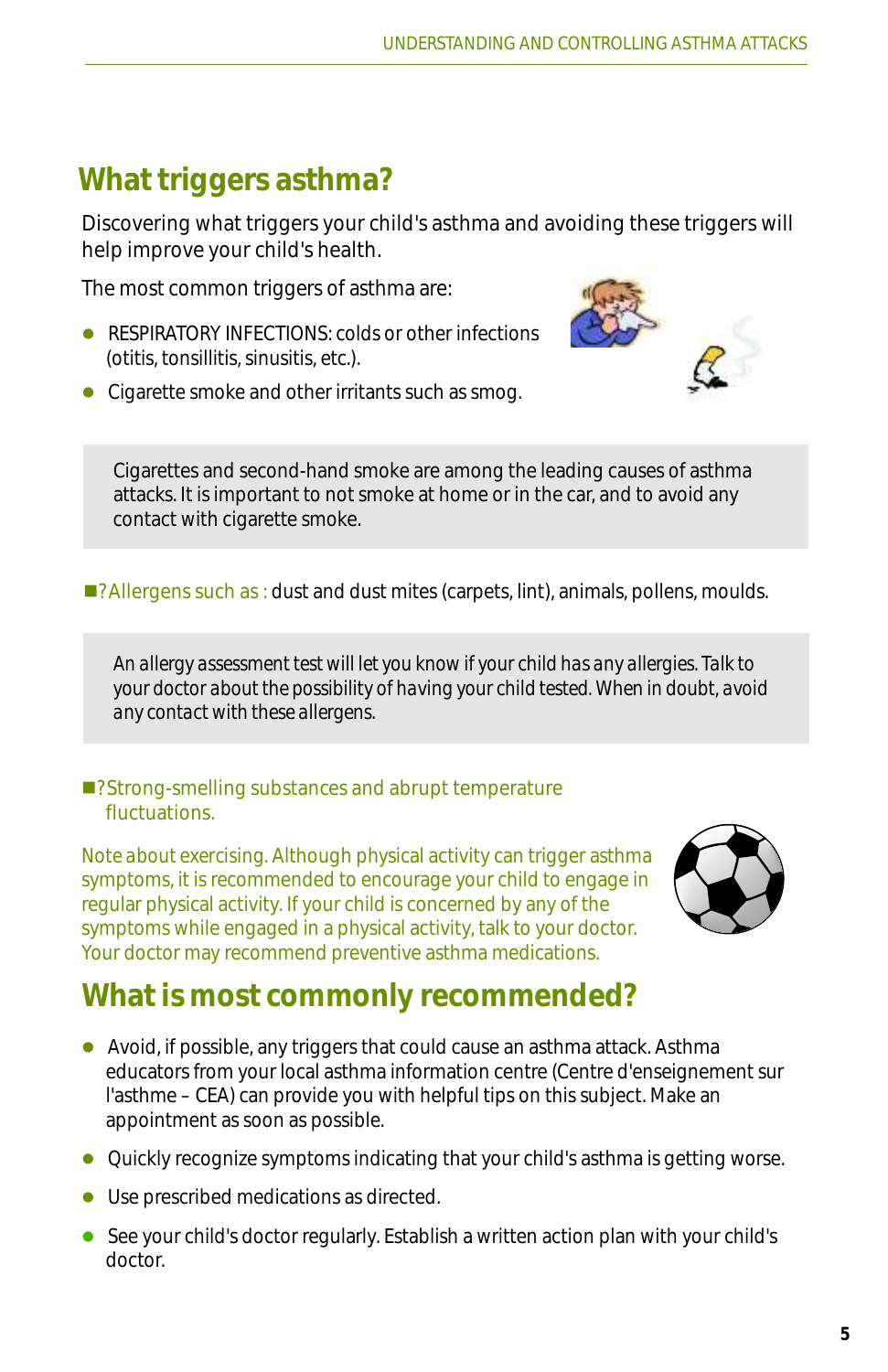## **Medication**

### **Inhaled corticosteroids \*** *(Orange or brown puffer)*

Names: Flovent MD Pulmicort MD Ovar MD Alvesco MD

Inhaled corticosteroids are the **preferred treatment for controlling asthma.**

### **Action**

- **n** These drugs help control the inflammation (swelling) of the airways;
- $\blacksquare$  They reduce mucus in the airways;
- They do not act immediately: their effects will be noticeable a few days after beginning the treatment;
- Their action on the airways reaches a maximum level after several weeks of regular treatment, and asthma control will be noticeably improved.

### **Side Effects**

Inhaling small doses rarely presents any side effects even if the medication is taken on a long-term basis. However the following can occur:

- **Hoarse voice, irritated throat;**
- Sometimes thrush or yeast infection, looking like white patches, can occur in the mouth and throat.

**Here is what you can do to prevent the risk of developing thrush or yeast infection:** 

Good oral hygiene is recommended after inhaling corticosteroids by rinsing the mouth or for very young children, drinking. Your child can also brush his or her teeth after an inhalation.

Continue the treatment as directed by your doctor even if your child seems to be showing signs of improvement.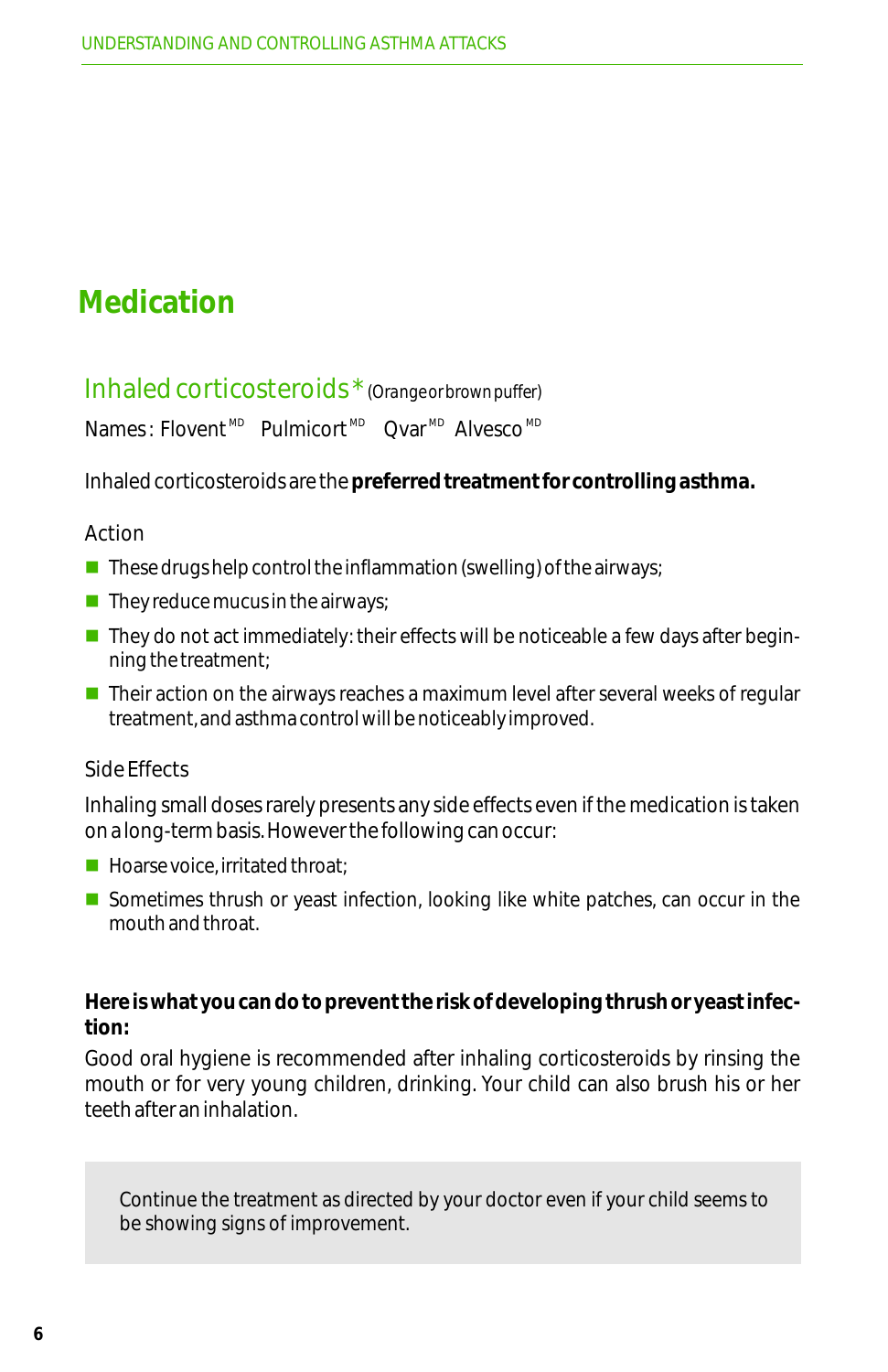### **Short-acting bronchodilators\*** *(Blue puffer)*

Names: Ventolin<sup>MD</sup> Bricanyl<sup>MD</sup> Airomir<sup>MD</sup> Novo-Salbutamol<sup>MD</sup> Apo-Salbutamol<sup>MD</sup>

Their purpose is to provide quick but temporary relief of symptoms. They do not treat the disorder. **These are used as an immediate solution.**

**Action**

- These drugs cause muscles that surround the airways to quickly relax, thus allowing them to open;
- **They relieve coughing and wheezing when having an asthma episode, or upon effort.** They serve to prevent such symptoms if taken 15 minutes before physical activity.
- **Their action begins to take effect 1 to 5 minutes after inhalation, and reaches its maxi**mum level after 30 to 60 minutes.
- **n** Their action lasts for 4 to 6 hours.

### **Side Effects**

Side effects usually depend on the dosage, and are mostly benign. The following can occur:

- **Restlessness**;
- **Trembling hands;**
- **Burghtly higher heart rate.**

These effects are temporary and not dangerous.







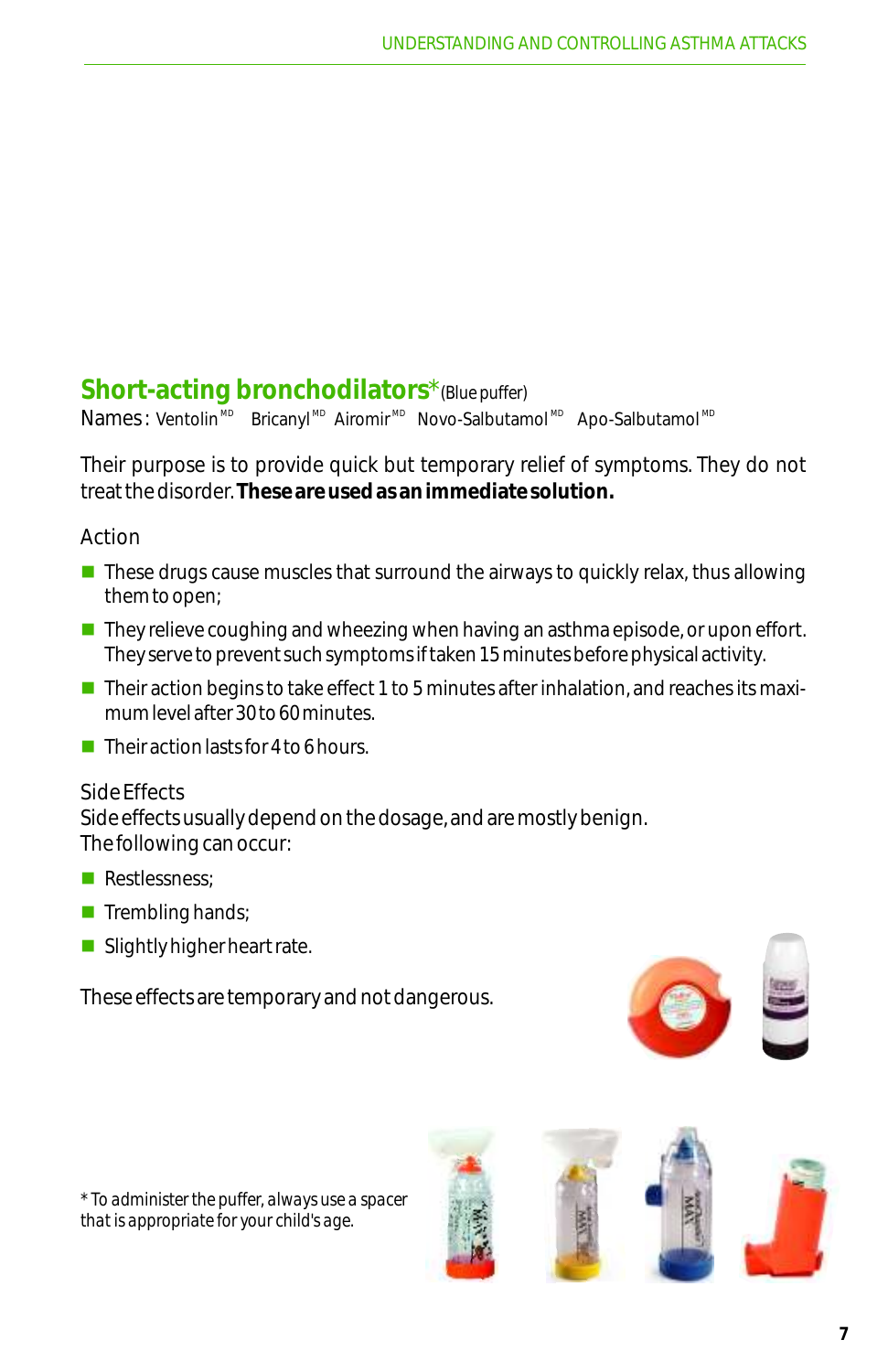### **Oral corticosteroids**

Names : Prednisone MD Deltasone MD Dexaméthasone MD Pédiapred MD

Oral corticosteroids are **anti-inflammatory drugs that are usually prescribed to be used only for a few days.** They are too strong for treating asthma on a regular basis. They are used in severe attacks (for example, in a hospital emergency ward) or when asthma control has not yet been achieved with inhaled antiinflammatory drugs and bronchodilators.

### **Actions**

- These drugs manage the inflammation (swelling) of the airways;
- They reduce bronchial mucus;
- Their action begins to take effect a few hours after beginning treatment, and reaches its maximum level after a few days.

### **Side Effects**

On a short-term basis, these drugs do not cause any major side effects. However the following can occur:

- **•** Irritability and restlessness;
- **•** Increased appetite or water retention leading to weight gain;
- Occasionnally heartburn or vomiting due to their bad taste;
- **.** Increased blood sugar levels.

If these medications are used frequently on a long-term basis, there is a risk of developing more serious side effects. If you are worried about using these drugs, please talk to your child's doctor.

Oral corticosteroids must not be taken without a doctor's prescription, or if your child has chickenpox, or if your child has come into contact in the last 21 days with someone who has chickenpox.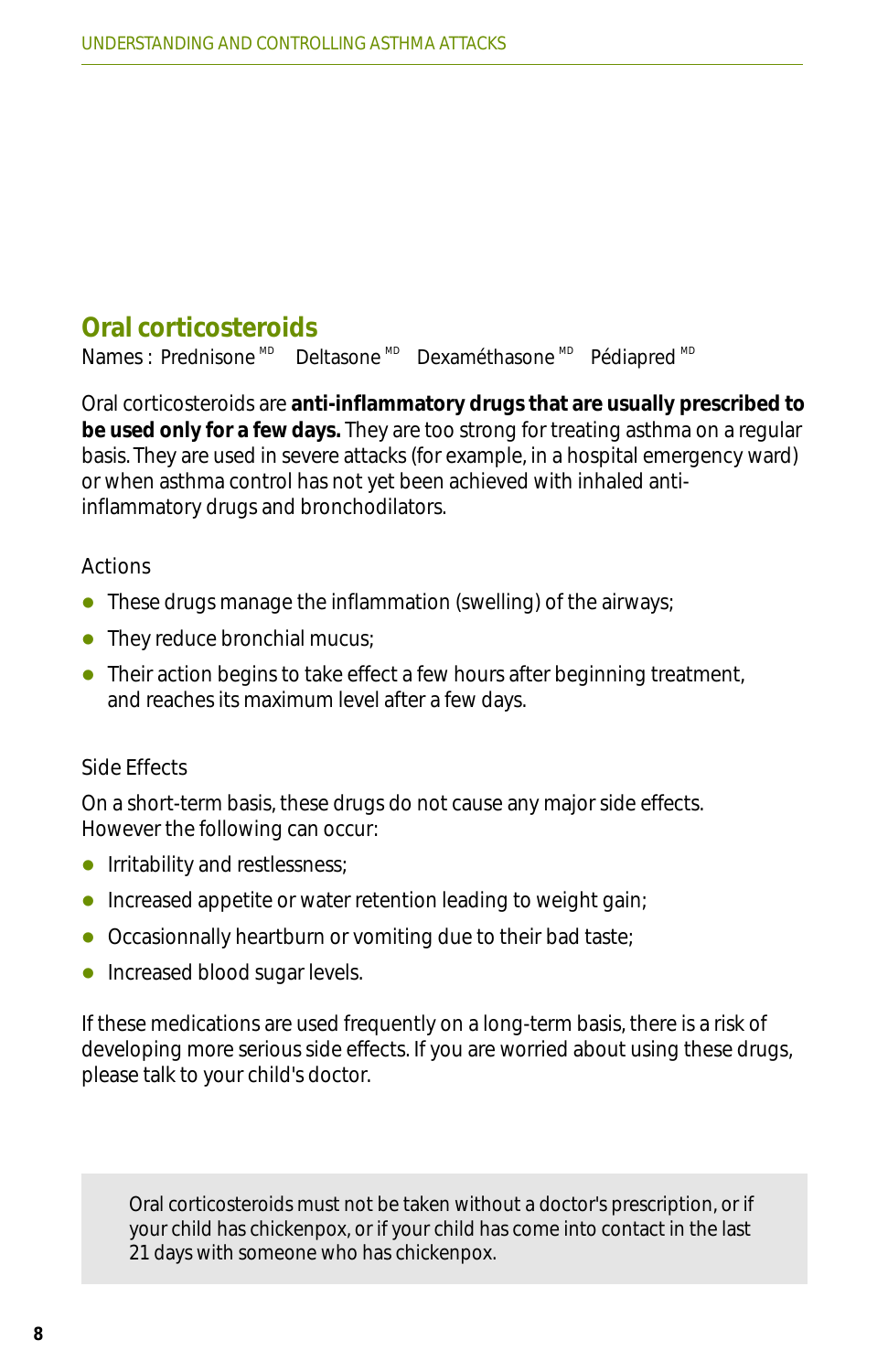## **Other medications**

Some children take other medications to treat asthma. Further information about these drugs can be given to you if you should need it.

### **Leukotriene antagonists**

Name: Singulair<sup>MD</sup>

This anti-inflammatory drug in the form of a pill is effective for gaining and maintaining control of asthma. It is generally used in association with inhaled corticosteroids.

### **Long-acting bronchodilators**

Names : Oxeze<sup>MD</sup> Serevent<sup>MD</sup> These inhaled drugs relieve asthma symptoms caused by broncospasm for about 12 hours. They are prescribed in combination with basic asthma medication (inhaled corticosteroids).

*A child living with asthma that is under control can live a normal life.*

*Regular medical appointments and visits to your local asthma information centre (Centre d'enseignement sur l'asthme - CEA) will help you better manage your child's condition.*

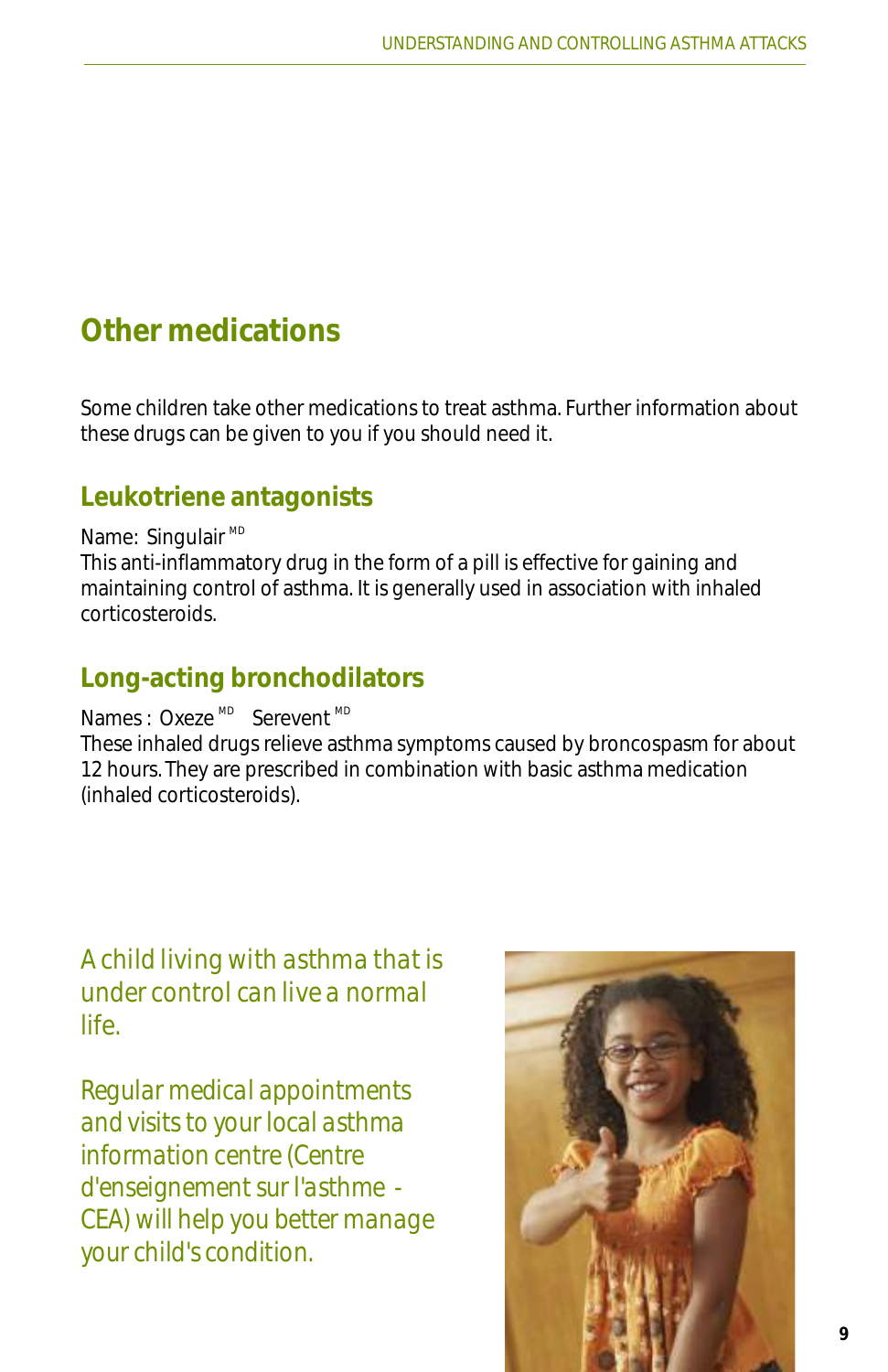To find the asthma information centre (CEA) nearest you, please call the Réseau Québécois de l'Asthme et MPOC (RQAM). www.rqam.ca *(in French only)* 1 877 441-5072

CEA-R UHC Sainte-Justine 514 345-4931 ext. 2775

#### **Resource book**

L'asthme chez l'enfant Pour une prise en charge efficace *(in French only)*  Editions of the UHC Sainte-Justine

#### **Online Resources**

www.rqam.ca www.lung.ca www.4seasonsofasthma.ca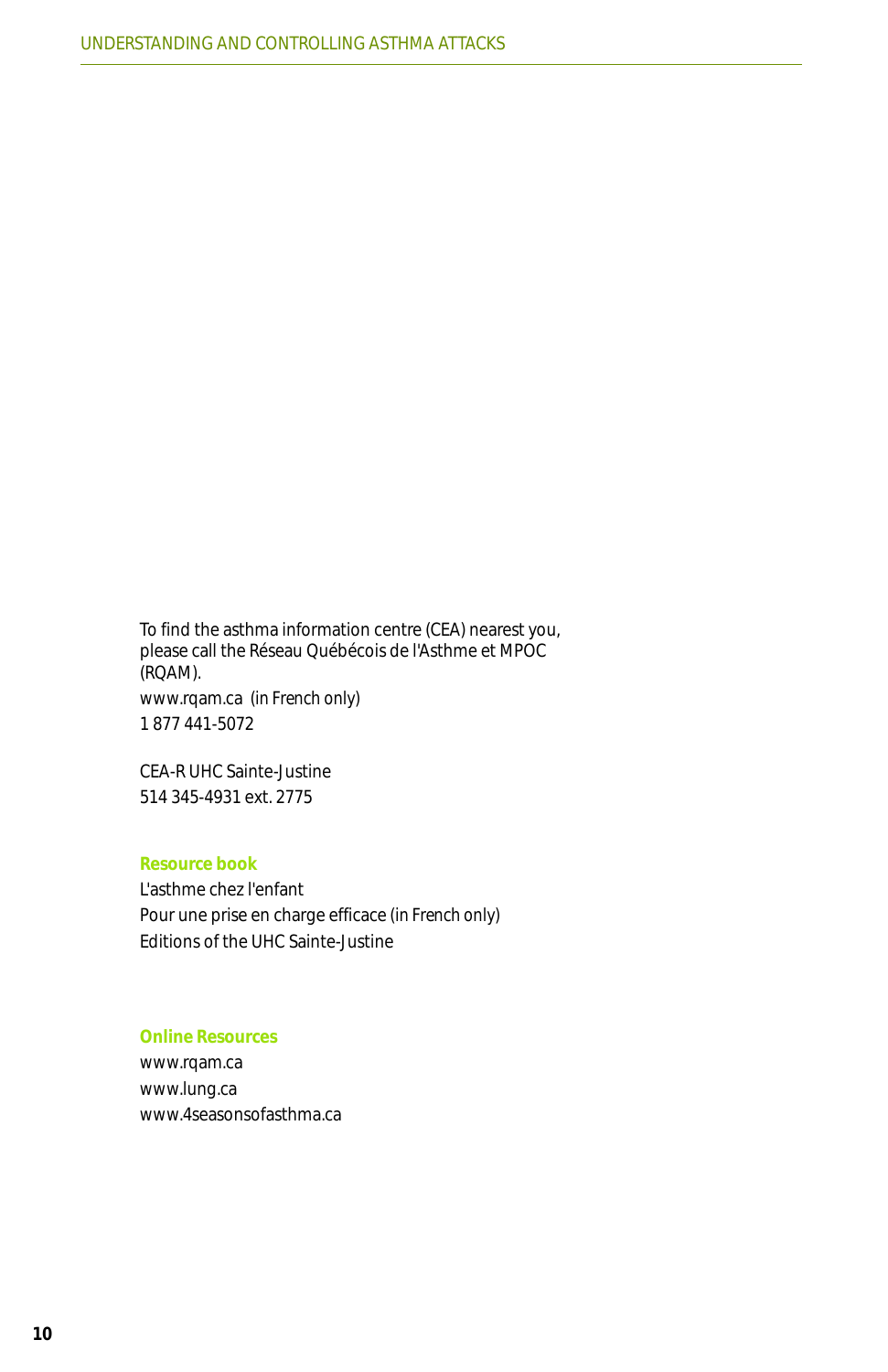